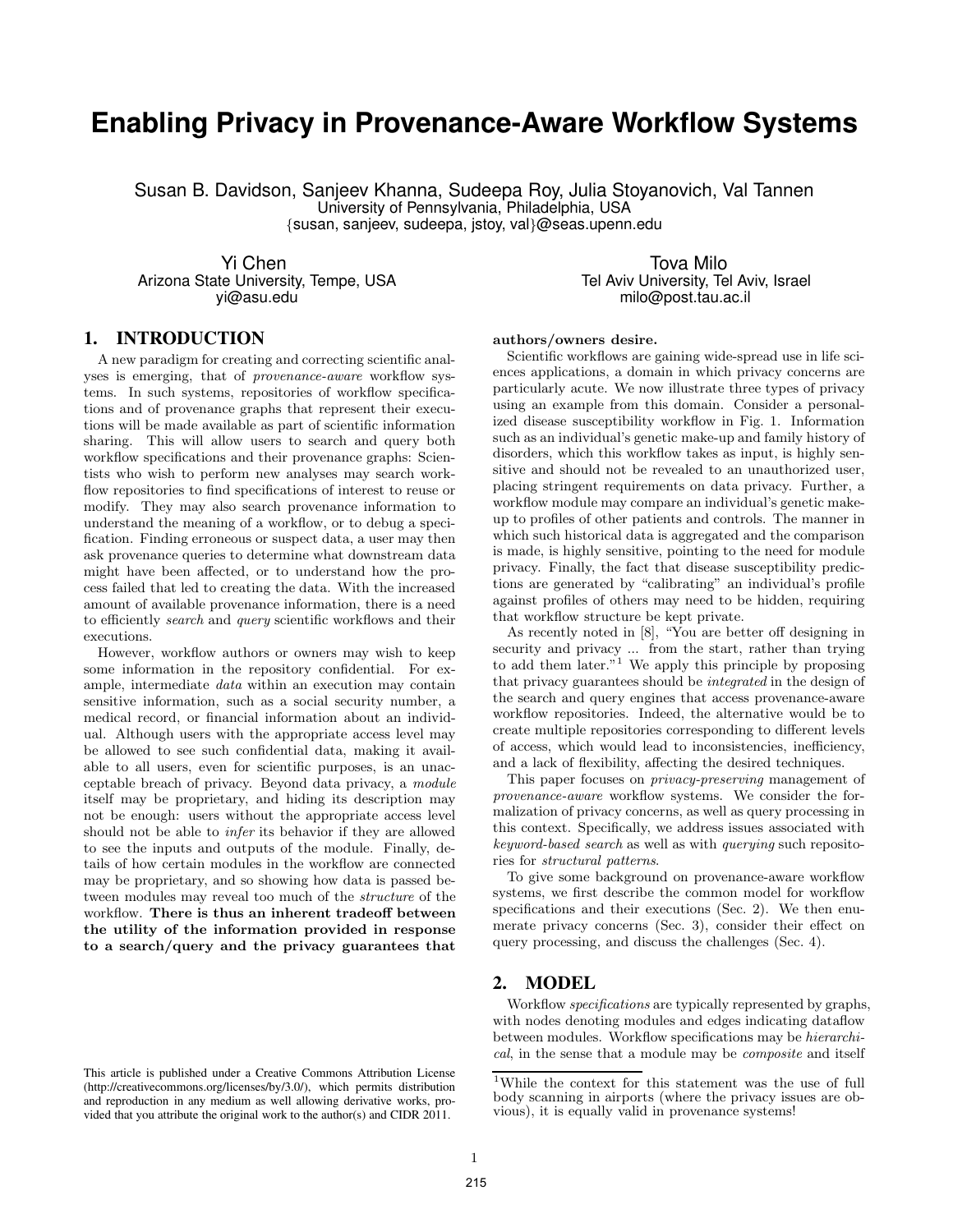

Figure 1: Disease Susceptibility Workflow Specification



Figure 2: View of Provenance Graph Hierarchy

contain a workflow. Composite modules are frequently used to simplify workflow design and allow component reuse.

For example, the workflow in Fig. 1 estimates disease susceptibility based on genome-wide SNP array data. The input to the workflow, whose top-most level is given by the dotted box labeled W1, is a set of SNPs, ethnicity information, lifestyle, family history, and physical symptoms. The first module in  $W1$ ,  $M_1$ , determines a set of disorders the patient is genetically susceptible to based on the input SNPs and ethnicity information. The second module,  $M_2$ , refines the set of disorders for which the patient is at risk, based on lifestyle, family history, and physical symptoms.

Fig. 1 also contains  $\tau$ -labeled edges that give the definitions of composite modules, which we call *expansions*. For example,  $M_1$  is defined by the workflow  $W_1$ ,  $M_2$  by the workflow  $W3$ , and  $M4$  by the workflow  $W4$ . Hence  $W2$  and W4 are *subworkflows* of W1, and W3 is a subworkflow of W2. The  $\tau$  expansions (subworkflow relationships) naturally yield an *expansion hierarchy* as shown in Fig. 3.

*Prefixes* of the expansion hierarchy can be used to define views of a workflow specification.<sup>2</sup> Given a prefix, the *view* that it defines is given by expanding the root workflow so that composite modules in the prefix are replaced by their expansions. For example, consider the expansion hierarchy in Fig. 3 and its prefix consisting of  $\{W_1, W_2\}$ . This prefix determines a view of the specification in Fig. 1, which is the



Figure 4: Disease Susceptibility Workflow Execution



Figure 5: Result of Query "Database, Disorder Risks"

simple workflow obtained from W1 by replacing M1 with W2. Another view is the full expansion, which yields a workflow with module names  $I, O, M3$ , and  $M5 - M15$  and whose edges include one from M3 to M5 and another from M8 to M9. We will shortly discuss the benefit of views.

A workflow specification describes the possible run-time *executions*. Executions are modeled similarly to simple workflow graphs, but additionally associate a unique process id with a module execution, and data with edges. When execution reaches a composite module, it continues in the corresponding subworkflow and eventually returns (like a procedure call). For example, an execution of the workflow specification in Fig. 1 is shown in Fig. 4. In this example, for clarity we show the process id appended to the name of the module being executed, e.g. S1:M1. Following common practice [1], each composite module execution is represented by two nodes, the first standing for its activation and the second for its completion, e.g. S1:M1-begin and S1:M1-end.

In an execution, data flows over the edges. We assume that each data item is the output of exactly one module execution and has a unique id. We can therefore annotate each edge  $M \to N$  in the execution with the set of data

<sup>&</sup>lt;sup>2</sup>Recall that a *prefix* of a rooted tree  $T$  is a tree obtained from T by deleting some of its subtrees (i.e., some nodes and all their descendants).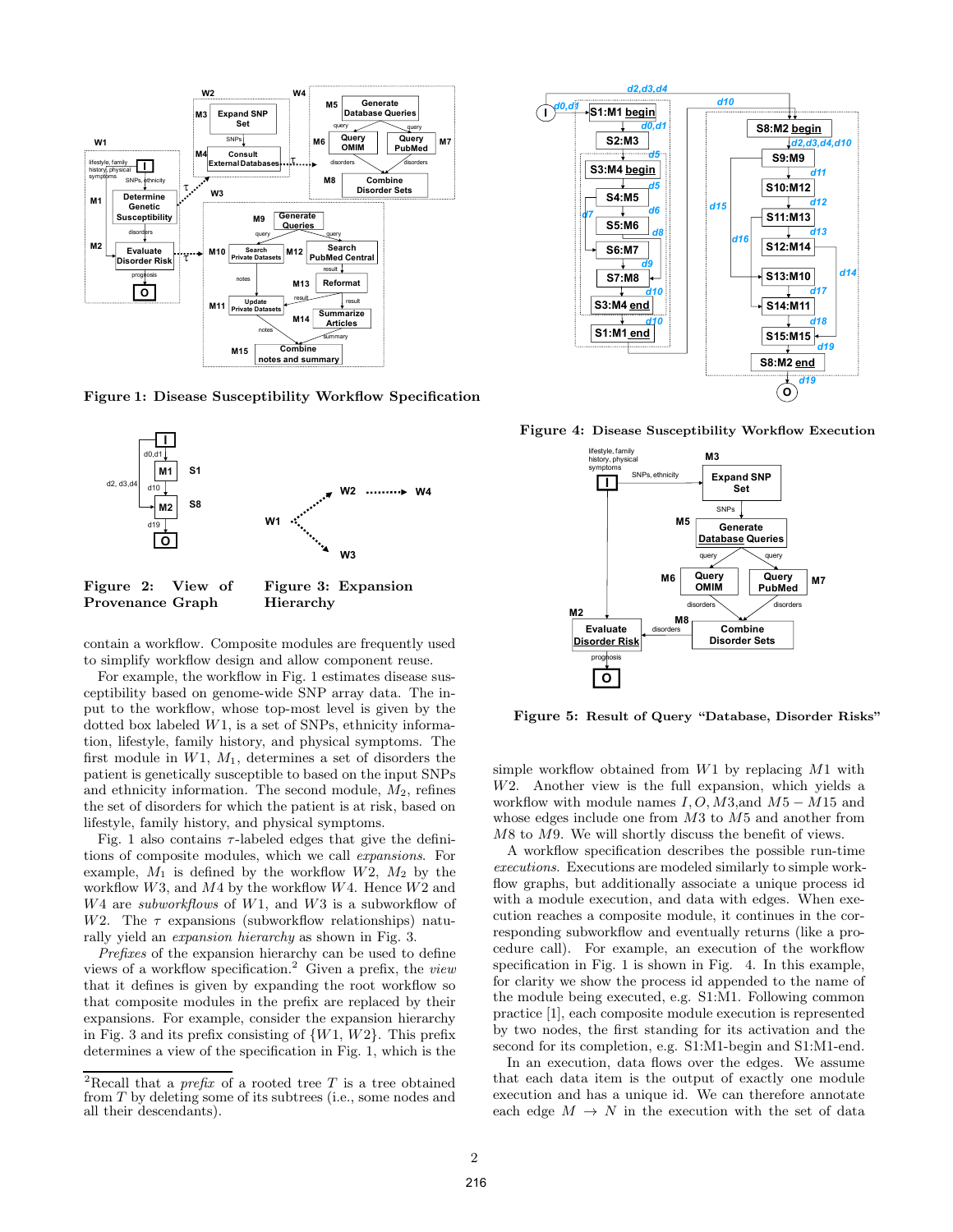items that flow as the output of  $M$  to the input of  $N$ . For example, in Fig. 4 the set  $\{d0, d1\}$  flows from I to S1:M1.

The provenance of a data item  $d$  in an execution  $E$  is therefore the subgraph induced by the set of paths from the start node to the end node of  $E$  that produced  $d$  as output. In the sequel, we blur the distinction between the provenance of data items and the executions that produce them.

As introduced in [2], we can use views to simplify what is seen of an execution. Using the view defined by prefix  $\{W_1\}$ , the execution of Fig. 4 would be simplified to that in Fig. 2. Thus views can be used to define access control to address privacy concerns. Specifically, we can define a user's access privilege as the finest grained view that s/he can access, called an *access view*.

# **3. PRIVACY**

Privacy concerns are tied to the workflow components: data, modules, and the structure of a workflow. To illustrate them, consider again the sample workflow in Fig. 1. *Data privacy* requires that the output of M1, i.e., the genetic disorders the patient is susceptible to, should not be revealed with high probability, in any execution, to users without the required access privilege. Such data masking is a fairly standard requirement in privacy-aware database systems. *Module privacy* is more particular: It requires that the functionality of a private module – that is, the mapping it defines between inputs and outputs – is not revealed to users without the required access privilege. Returning to our example, assuming that M1 implements a function  $f_1$ , module privacy with respect to M1 requires that no adversarial user should be able to guess the output  $f_1(SNP,$  ethnicity) with high probability for any SNP and ethnicity input. From a patient's perspective, this is important because they do not want someone who may happen to have access to their SNP and ethnicity information to be able to determine what disorders they are susceptible to. From the module owner's perspective, they do not want the module to be simulated by competitors who capture all input-output relationships. Finally, *structural privacy* refers to hiding structure of the information flow in the given execution. In this example it might mean that users without the required access privilege should not know whether or not lifestyle was used to calculate the disorders output by M1.

Broadly speaking, the fundamental privacy question to be addressed is: How do we provide provable guarantees on privacy of components in a workflow while maximizing utility with respect to provenance queries?

In doing so, we must understand 1) how to measure privacy; 2) what information can be hidden; 3) how to measure utility; and 4) how to efficiently find solutions that *simultaneously* provide provably good guarantees on privacy and utility. It is worth highlighting an important characteristic, namely, that all privacy guarantees are required to hold over repeated executions of a workflow with varied inputs.

We discuss module and structural privacy in more depth before turning to the impact of privacy on search and query mechanisms.

Module Privacy. It is easy to see that, if information about all intermediate data is repeatedly given for multiple executions of a workflow on different initial inputs, then partial or complete functionality of modules may be revealed. The approach that we take in [4] is to *hide a carefully chosen*

*subset of intermediate data*, thereby limiting the amount of provenance data shown to the user and guaranteeing some desired level of privacy. Ignoring for now structural privacy, one may assume that users can see the connections (edges) between modules in the workflow; only the *values* of selected intermediate data are hidden, in *all* executions of the workflow. Since there may be several different subsets of intermediate data whose hiding yields the desired level of privacy, and certain data may have higher utility to users than other data (i.e., data may be weighted), this becomes an interesting optimization problem.

Structural Privacy. The goal of structural privacy is to keep private the information that some module M contributes to the generation of a data item  $d$ , output by another module  $M'$ . For instance, in the execution of the workflow  $W3$ , we may wish to hide the fact that the reformatted data from PubMed Central (module M13) contributes to updating the private DB, and hence to the output of module M11. One possible approach is to delete edges and vertices so as to eliminate all paths from  $M$  to  $M'$ , e.g., in this example to delete the edge  $M13 \rightarrow M11$ . However, by doing so, we may hide additional provenance information that does not need be hidden (e.g., the existence of a path from M12 to M11). Another approach is to use *clustering*, where certain modules are hidden in a composite module P so that the reachability of any pair  $(u, v)$  in P is no longer externally visible. For example, we could cluster M11 and M13 into a single composite module. However, we may now infer incorrect provenance information, e.g., that there is a path from M10 to M14. This is called an *unsound view* in [3, 9]. Once again, one faces a challenging optimization problem: guaranteeing an adequate level of privacy while preserving soundness and minimizing unnecessary loss of information.

# **4. PRIVACY-PRESERVING QUERY EVAL-UATION**

Query languages for workflow specifications/executions support two main types of queries: *structural queries* that allow users to select sub-workflows based on structural properties (e.g., "find executions where Expand SNP Set was executed before Query OMIM and return the provenance information for the latter") and *keyword queries* that retrieve sub-workflows that match the input keywords (e.g., "find workflows that include 'disorder risk' and 'database'", result shown in Fig. 5). In both cases the query answer is given as a minimal view of the flow that satisfies the query criteria and includes the keywords (see [1, 7] for formal definitions). Much research was recently devoted to developing efficient query evaluation techniques in this context. Unfortunately, none of this works addresses the privacy issues mentioned in the previous section. We consider below the main challenges in enabling such privacy-preserving query evaluation.

Privacy-controlled Semantics for Queries. Before one can consider efficient query evaluation, there is a need to formally define the semantics of queries in this context. What is the correct answer to a given query, assuming privacy and access control settings that are guided by the hierarchical structure of workflow specifications? Notably, the three different kinds of privacy we consider may have different impacts on what information should be available to a given user, and therefore on the semantics of queries and on the definition of search results. For example, consider struc